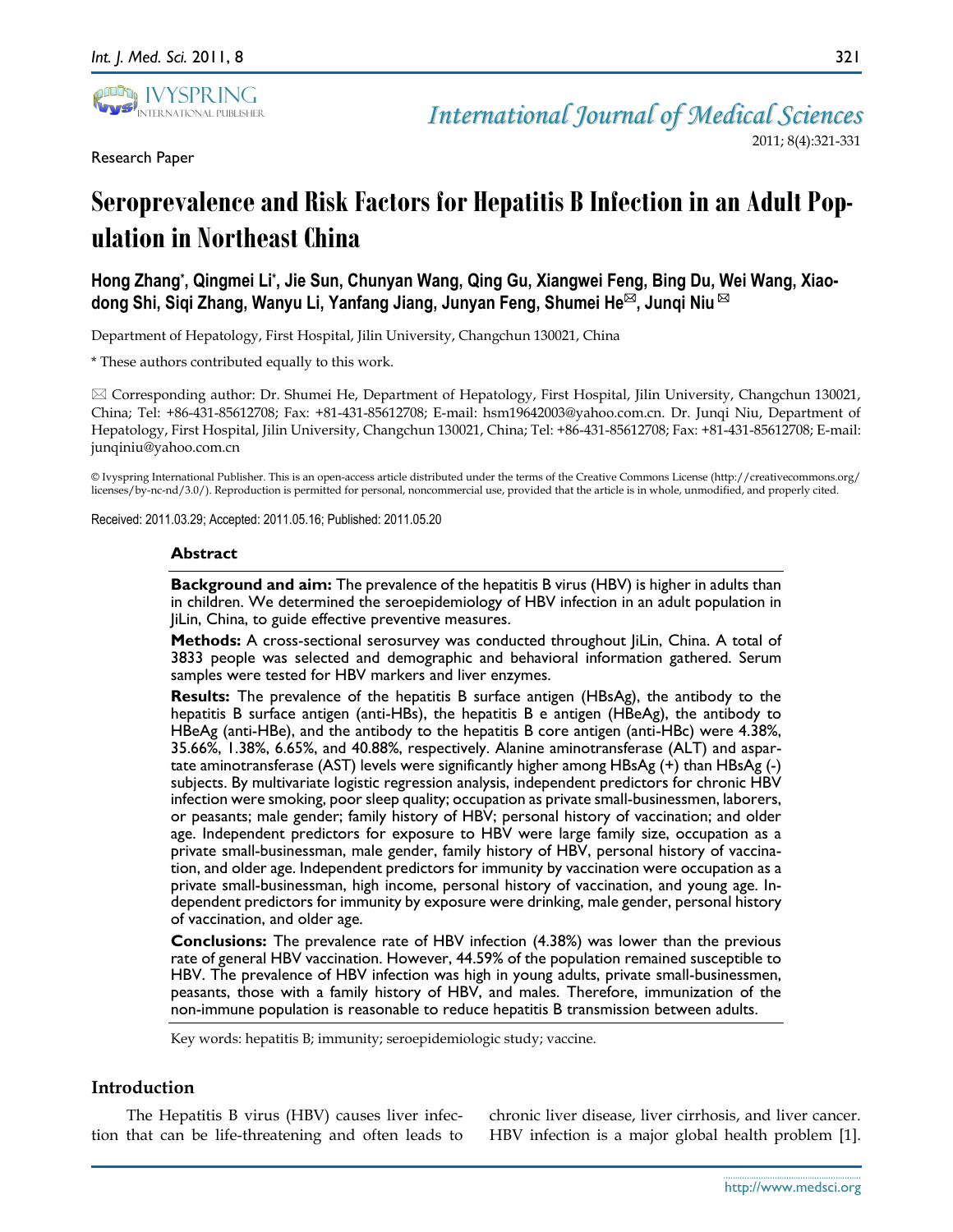However, to date, relatively little data are available concerning HBV infection in China. An epidemic survey published in 2006 revealed that 7.18% of China's population was hepatitis B surface antigen (HBsAg)- positive. Therefore, China is still considered to be a highly endemic region [2-3]. There are about 93 million HBsAg-positive subjects in China, of whom about 20 million have chronic hepatitis B infection. Around half-a-million Chinese patients die from hepatitis B-related liver carcinoma and end-stage cirrhosis each year [2]. There is no ideal and specific cure for HBV infection. The economic burden of HBV infection is substantial because of high morbidity and mortality associated with end-stage liver disease, cirrhosis, an[d hepatocellular carcinoma](http://www.medilexicon.com/?s=hepatocellular+carcinoma) (HCC) [4].

The modes of transmission of HBV vary between different regional, gender, and age groups [4]. The sources of infection of hepatitis B are mainly chronic hepatitis B patients and asymptomatic viral carriers. Infection and viral replication have been confirmed by the presence of HBV DNA in body fluids [5]. The main modes of transmission include mother-to-child transmission and blood and body fluids transmission, as well as sexual transmission. Perinatal transmission is believed to account for 35-50% of carriers although horizontal transmission is also important, particularly within families [6].

The national expanded program on immunization was instituted in China in 1992. As of December 2007, 171 counties reported that they had included the hepatitis B vaccine into their national infant immunization programs [7]. In China, babies are given the hepatitis B vaccine at birth. The national infant immunization program focuses on blocking mother-to-child transmission of hepatitis B. The vaccination program has produced encouraging initial results in China. The prevalence of HBsAg was 0.96% and 2.42% in children aged 1—4 and 5—14, respectively [8-10]. In addition to infant immunization, some adult members of China's population have been vaccinated voluntarily, outside national vaccination programs. However, older age groups, especially adults, have not received sufficient attention. Despite the availability of safe and effective HBV vaccines for over 20 years, strategies targeting risk groups have failed to sufficiently control hepatitis B transmission in the current population. HBV transmission has become an important mode of infection in adults, mainly because of difficulties in risk identification and in program implementation. Therefore, we conducted this study to determine the prevalence of HBV infection and the major independent risk factors for HBV transmission in an adult population in northeast China.

## **Materials and Methods**

## **Design and study population**

A cross-sectional seroepidemiologic study of HBV was carried out in Dehui, Jilin, China in 2007 (population approximately 410,600). Dehui is located 81 km from Changchun, the largest city in the area. There are 308 villages and 51 neighborhood committees in Dehui. Earnings of most inhabitants of Dehui are in the middle of the income range. The sex and age distribution of inhabitants are similar to those of JiLin in general. Therefore, Dehui City is representative of other areas in the province in terms of the level of economic and cultural development.

A two-stage, tiered-system sampling method was used. This survey was comprehensive and included geographic, economic, cultural, and other parameters. The first survey covered rural areas while the second covered urban areas. Each stage was divided into two layers. In the first layer, the populations of the villages or neighborhood committees were sorted, and the villages or neighborhood committees were selected by a computer according to the principle of equidistant random samples of the population size. We selected 9 villages and 11 neighborhood committees. In the second layer, the households were marked by the distance from the center of the villages or neighborhood committees, and they were selected according to the principle of equidistant random samples of the distance. Then, 150-200 or 80-100 households were computer-selected in villages or neighborhood committees, respectively. A sample of the general population in the selected households consisting of individuals who were at least 18 years of age and had lived in the same area for more than 10 years was selected using a systematic random 1-in-3 sampling procedure from the census list, which had been updated on February 1, 2007. We defined sample sizes of urban and rural groups according to the formula for the estimation of sample size:  $N = (t/d)^2$  $*(1-p)$  / p (t=1.96, p=0.09 and d=0.1.5) [11]. The samples were 1600 and 2400, based on the ratio of urban and rural populations of the area, respectively, and the total was 4000 (more than the value N).

In the end, 3833 people agreed to participate in the study, and their serum samples, demographic information, and behavioral factors were collected. The response rate was high (95.8%, 3833/4000). When we analyzed the relationship between HBV markers and liver enzymes, we excluded 75 people who had abnormal autoantibodies, ceruloplasmin, and iron tests. They consisted of 30, 29, 16 people, respectively. In addition, 98 people were excluded who reported consuming at least 40 g of alcohol per day, and 45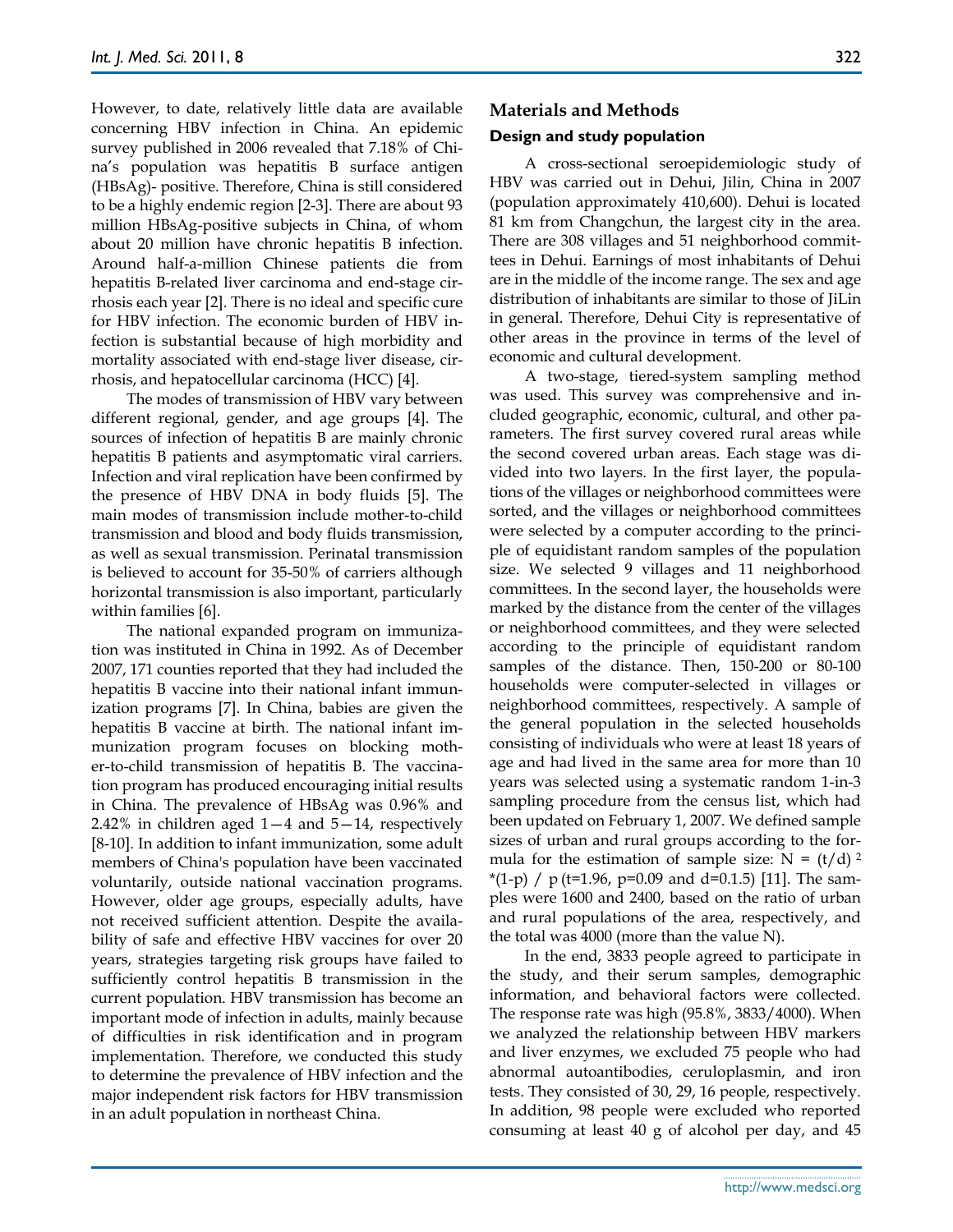hepatitis C virus (HCV)-positive people were excluded in the analysis of the relationship between HBV markers and liver enzymes.

#### **Data collection and blood sampling**

The study team consisted of physicians and nurses who were trained in the survey methods in order to standardize the data collection, interviews, blood drawing, and handling of serum samples. The selected participants were asked to fast overnight  $(≥8)$ h) and attend the local health center during their scheduled appointment. The selected subjects were visited at home if they could not attend the local health center. An interview using a structured questionnaire was conducted at the time of the participant's visit. The questionnaire included the following questions: (1) Do you sleep well? (2) Do you smoke? (3) Have you stopped smoking? (4) How long have you been smoking? (5) Do you drink alcohol (the number and type of drinks per day)? (6) Have you donated or received blood? (7) How many people are in your family? (8) What is your ethnicity? (9) What is your occupation (peasant, laborer, small private businessman or cadre official)? (10) How many years did you study? (11) What is your yearly income? (12) Have you been vaccinated for HBV (yes/no)? (13) Do you have a family history of HBV? Information on demographics and behavioral factors was obtained. The study protocol was approved by the Institutional Review Board of the First Hospital of JiLin University. After written informed consent was obtained, blood samples were taken from each participant for seroprevalence analyses. Sera were stored at -200C until tested at the First Hospital of JiLin University. Anthropometric measurements including height, weight, and waist and hip circumference were conducted by well-trained examiners on individuals wearing light clothing. Waist circumference was measured to the nearest 0.1 cm at the midpoint between the lower borders of the rib cage and the iliac crest. Abdominal ultrasonography was performed to detect the presence of fatty infiltration in the liver by physicians specializing in diagnostic imaging, all of whom used standard criteria in evaluating the images for hepatic fat [12]. Fatty liver was diagnosed by concurrence of 3 ultrasonographers, who were unaware of the subjects' clinical and biochemical status. The results were supplemented by the liver-spleen density gradient (LSDG) determined with the non-contrast abdominal computer tomography (CT) in the local hospital.

#### **Serological testing**

In order to differentiate between the various possible stages of HBV infection, a combination of tests consisting of HBsAg, the antibody to hepatitis B surface antigen (anti-HBs), the hepatitis B e antigen (HBeAg), the antibody to HBeAg (anti-HBe), and the antibody to hepatitis B core antigen (anti-HBc) was performed using a commercial ELISA method. HCV antibody, ANA, ceruloplasmin, and iron studies were assayed by standard methods with kits from Ke Hua (Shanghai, China). Persons who tested negative for all HBV markers were classified as HBV-susceptible. Participants who were both anti-HBc- and anti-HBs-positive were classified as having been exposed to hepatitis B and possessed immunity (immunity by exposure). Persons who tested anti-HBc-negative and anti-HBs-positive were classified as most probably vaccinated (immunity by vaccination). Liver enzymes, including alanine aminotransferase (ALT), aspartate aminotransferase (AST), and  $\gamma$ -glutamyl transpeptidase ( $\gamma$ -GTP), were evaluated by standard methods using kits from Ke Hua (Shanghai, China). Normal values were considered as: 10–40 IU/L for AST, and 5–40 IU/L for ALT, and <50 IU/L for  $\gamma$ -GTP. All laboratory analyses were performed at the First Hospital of JiLin University. Individuals having one or more of the four following criteria were defined as having hyperlipidemia: 1) hypertriglyceridemia (>1.7 mmol/L), 2) HDL-cholesterol (men,  $\langle 1.04 \, \text{mmol/L}$ ; women,  $\langle 1.3 \, \text{mmol} / \, \text{L} \rangle$ , 3) LDL-cholesterol (>4.3 mmol/L), 4) total cholesterol  $($ >6.0 mmol/L).

#### **Statistical analysis**

Statistical analyses were performed using SAS software (version 8.0). The overall prevalence of HBV markers among the population in the country was calculated with 95% confidence intervals (CI). The association between the demographic and behavioral variables and the biochemical indicators and prevalence of hepatitis B markers was evaluated using the Chi-square test. Multivariate logistic regression analyses were used to assess the independent demographic and behavioral predictors of chronic infection (HBsAg seropositivity), lifetime exposure to HBV infection (anti-HBc seropositivity), immunity by vaccination, and immunity by exposure. In the immune-by-vaccination group, 9 patients had acute hepatitis B infection (HBsAg positive) and were excluded from the analysis.

The independent variables used were: region of residence, drinking, smoking, sleep quality, blood transfusion, blood donation, family size, ethnicity, occupation, education level, income, gender, personal history of vaccination, family history of HBV, and age. The family size in the household was categorized as small (less than five persons) vs. large (five or more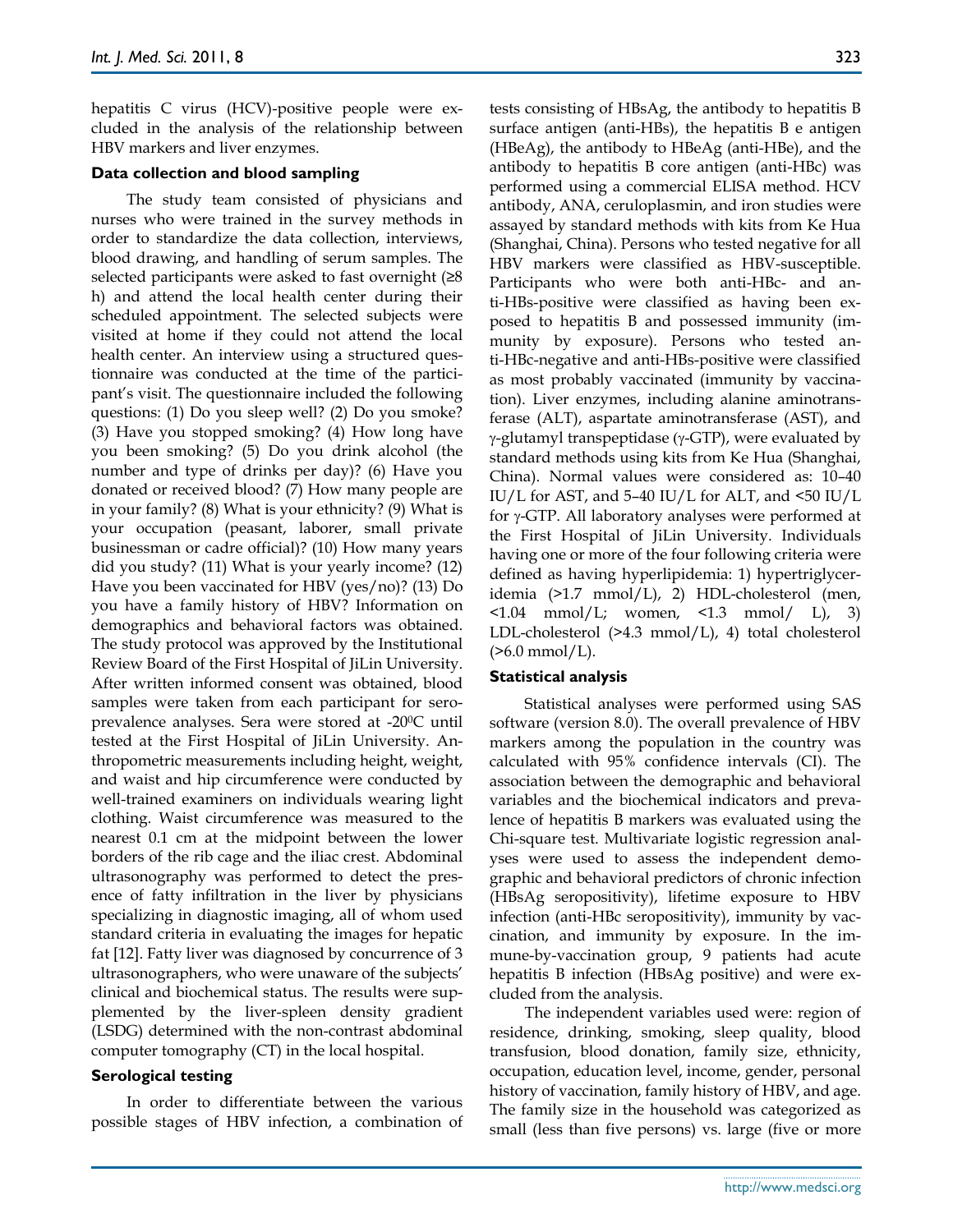persons per household). Educational level was defined by the highest educational level achieved and was classified based on years of education as group 1 ( $\leq 8$  years) or group 2 ( $\geq 9$  years). Drinkers were defined as individuals whose alcohol consumption was more than 200 g per week for more than 4 consecutive years. Smokers were defined as individuals who smoked 10 or more cigarettes a day for more than 4 consecutive years. A two-sided  $P < 0.05$  result was considered statistically significant.

Multivariate logistic regression analyses were also used to assess the relationship between the abnormal liver enzyme tests with HBsAg (+) vs. HBsAg (-), (HBsAg (+) and HBeAg (+)) vs. (HBsAg (+) and HBeAg (-)) groups. The other independent variables were region of residence, drinking, smoking, sleep quality, blood transfusion, blood donation, family size, ethnicity, occupation, education level, income, gender, body mass index (BMI), age, fatty liver, and hyperlipidemia. A two-sided *P* < 0.05 result was considered statistically significant.

## **Results**

#### **Demography of the study cohort**

A total of 3833 serum samples was valid and was obtained from 1,778 males and 2,055 females in the age group 18-79 years with 37.7% (1445/3833) from urban and 62.3% (2388/3883) from rural areas.

#### **Serological markers of hepatitis B immunity**

The results showed that the HBsAg (+) rate was 4.38%, 95% CI 3.74 –5.03, and 1.17% were carriers [HBsAg (+) and HBcAb (+)]. Anti-HBs was positive in 35.66% (95% CI, 34.15–37.18%) (n=1367) of the serum samples. Of the 1367 anti-HBs-positive participants, 471 (12.29%) were anti-HBc-negative, indicating that their antibody status was probably due to hepatitis B vaccination. Of the serum samples, 44.59% were negative for any HBV marker. The latter were non-HBV immune and needed hepatitis B vaccination; 0.52% of the samples were HBsAg, HBeAg, and anti-HBc positive, indicating active virus replication (Tables 1, 2). The seroprevalence of anti-HBc or immunity by exposure increased with age, but the percent of susceptible seroprevalence of HBsAg and immunity by vaccination had the opposite trend (Fig. 1, Table 5).

#### **Univariate, multivariate analysis of serum tests (N=3833-218=3615)**

We excluded 218 people who had abnormal autoantibodies, ceruloplasmin, or iron tests; those who were HCV-positive, or those who reported consuming at least 40 g of alcohol per day. There were 3165 people in total. Abnormal ALT and AST tests were elevated in persons in the HBsAg (+), HBsAg (+), and HBeAg (+) groups. However, the abnormalities in  $\gamma$ -GTP levels were not found to be significantly different between HBsAg (+) vs. HBsAg (-) or HBeAg (+) vs. HBeAg (-) with HBsAg (+) groups (Table 2). Multivariate logistic regression analyses were used to assess the relationship among the abnormal liver enzyme tests with  $HBSAg$  (+) vs.  $HBsAg$  (-) and  $HBeAg$ (+) vs. HBeAg (-) with HBsAg (+) groups. The results were not changed when other risk factors were considered (Table 3). The rate of abnormal ALT tests (23.81%) was higher than that of abnormal AST tests (17.26%) and  $\gamma$ -GT tests (7.7%) in HBsAg (+) subjects, especially those who were HBeAg (+). Abnormal ALT tests were more frequently abnormal compared with other liver enzyme tests in HBV subjects.

#### **Multivariate logistic regression analysis of HBsAg**

In univariate analysis, HBsAg was significantly associated with smoking, sleep quality, occupation, gender, personal history of vaccination, family history of HBV, and age (Table 5).

On multivariate analysis, seroprevalence of HBV remained negatively associated with personal history of vaccination and age. People in the 18-29 age group had a greater likelihood of having been infected by hepatitis B [HBsAg(+)], and a negative trend was seen with age. In contrast, a positive association was present with smoking, bad sleep quality, being a peasant, laborer, or private small-businessman, family history of HBV, or male (Table 6, Fig.1).

Risk factors such as region of residence, blood transfusion, blood donation, ethnicity, and education level are negative in all the analyses, and Tables 5 and 6 do not show them.

#### **Multivariate logistic regression analysis of anti-HBc**

In univariate analysis, anti-HBc seropositivity was significantly associated with smoking, large family size, family history of HBV, male gender, and personal history of vaccination and age (Table 5).

On multivariate analysis, there was a positive association with large family size, being a private small-businessman, male, personal history of vaccination, family history of HBV, and older age. People in the 18-29 age group had a lower likelihood of having been exposed to hepatitis B [anti-HBc (+)] and a positive trend was seen with age (Table 6).

## **Multivariate logistic regression analysis of serological markers consistent with vaccination (immune by vaccination)**

In univariate and multivariate analysis, immunity by vaccination was significantly associated with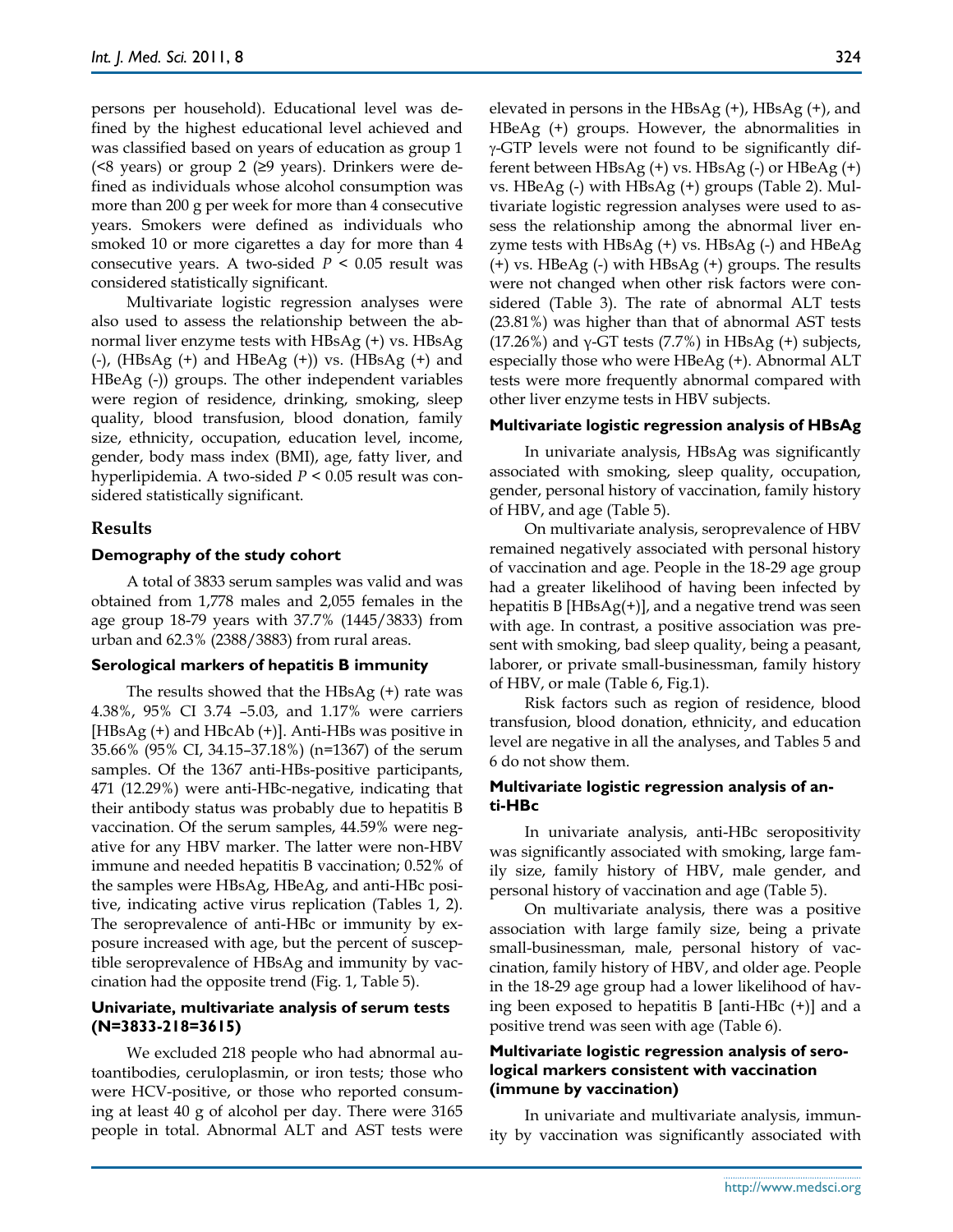cadre officials, high income, personal history of vaccination, and young adults. People in the 18-29 age group had a greater likelihood of having been immunized by vaccination for hepatitis B, compared with those over age 70. They had a 64.4% lower chance of having been vaccinated compared with the youngest group, and a negative trend was seen with age. (Table 6, Fig.1).

## **Multivariate logistic regression analysis of subjects with serology consistent with immunity post-infection (immune by exposure)**

In univariate and multivariate analysis, immunity by vaccination was significantly associated with non-drinking, gender, personal history of vaccination, and young adult age. People in the 18-29 age group had the lowest likelihood of having been exposed to hepatitis B, and a positive trend was seen with age (Table 6, Fig. 1).





Marker 195%CI (Number Percent 195%CI HBsAg (+) 168 4.38 3.74-5.03 Anti-HBs (+) 1367 35.66 34.15-37.18 HBeAg (+) 53 1.38 1.01-1.75 Anti-HBe (+) 255 6.65 5.86-7.44 Anti-HBc (+) 1567 40.88 39.33-42.43

HBsAg (+) and HBeAg (+) 24 14.29\* 8.99-19.58

**Table 1**. Hepatitis B Markers in the Study Population (n=3833)

HBsAg, hepatitis B surface antigen; anti-HBs, antibody to hepatitis B surface

antigen; HBeAg, hepatitis B e antigen; anti-HBe, antibody to HBeAg; anti-HBc, antibody to hepatitis B core antigen; CI: Confidence interval. \*HBsAg (+) and HBeAg (+) versus HBsAg (+)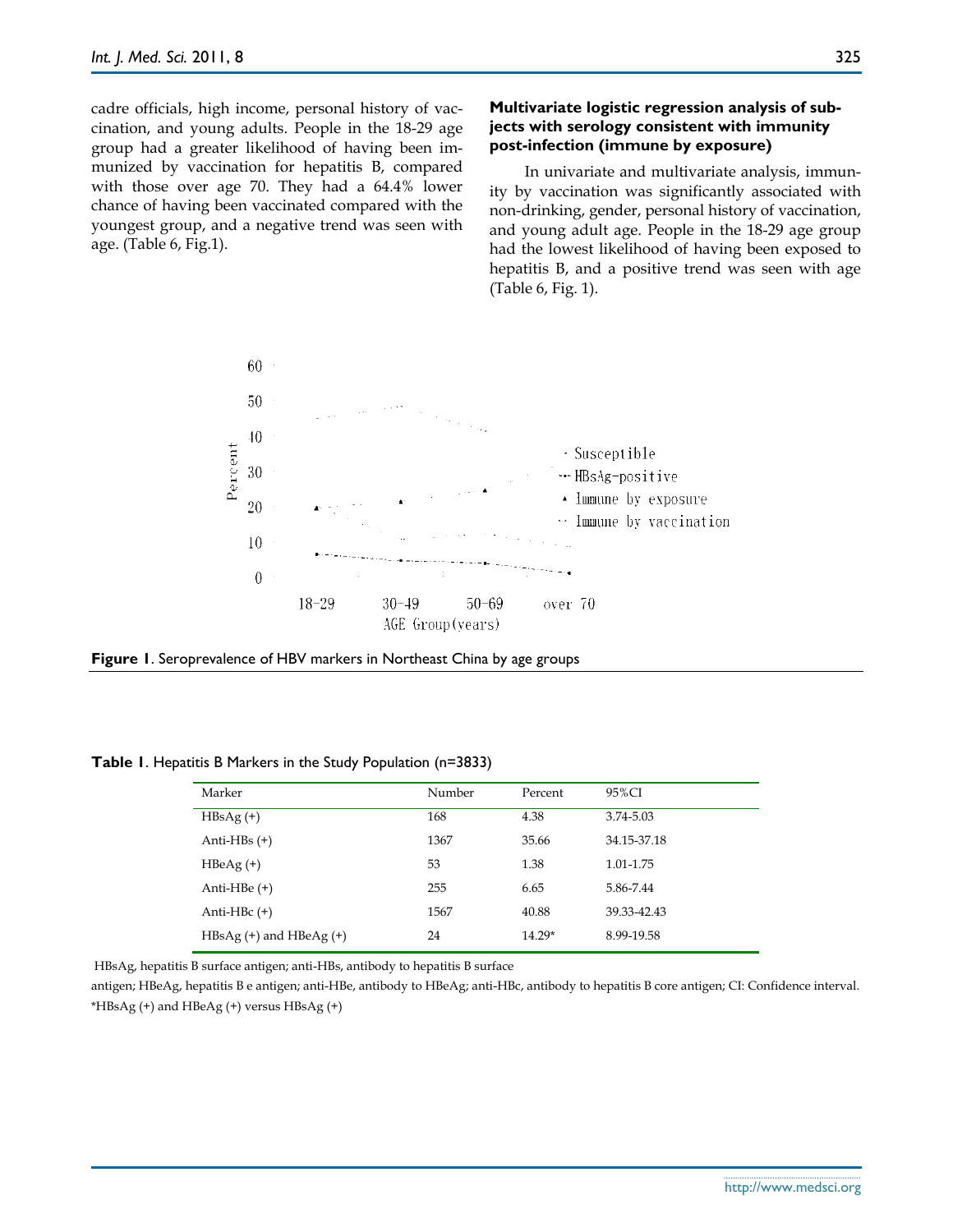#### **Table 2**. Hepatitis B Marker Combinations in the Study Population (n=3833)

| <b>MODE</b>                                            | Frequency    | Percent | Cumulative Frequency | <b>Cumulative Percent</b> |
|--------------------------------------------------------|--------------|---------|----------------------|---------------------------|
| $HBsAg (+)$                                            | 13           | 0.34    | 13                   | 0.34                      |
| HBsAg (+) and<br>$HBeAg (+)$                           | $\mathbf{1}$ | 0.03    | 14                   | 0.37                      |
| $HBsAg$ (+) and $HBeAg$ (+) and Anti-HBc (+)           | 20           | 0.52    | 34                   | 0.89                      |
| $HBsAg$ (+) and Anti-HBe (+) and Anti-HBc (+)          | 69           | 1.80    | 103                  | 2.69                      |
| $HBsAg (+)$ and<br>Anti-H $\overrightarrow{B}$ c $(+)$ | 45           | 1.17    | 148                  | 3.86                      |
| Anti-HBs $(+)$                                         | 471          | 12.29   | 1169                 | 30.50                     |
| Anti-H $Bc$ (+)                                        | 499          | 13.02   | 698                  | 18.21                     |
| Anti-HBe $(+)$                                         | 35           | 0.91    | 3706                 | 96.69                     |
| Anti-HBs $(+)$ and Anti-HBc $(+)$                      | 782          | 20.40   | 3660                 | 95.49                     |
| Anti-HBs $(+)$ and Anti-HBe $(+)$                      | 11           | 0.29    | 3671                 | 95.77                     |
| Anti-HBe $(+)$ and Anti-HBc $(+)$                      | 51           | 1.33    | 199                  | 5.19                      |
| None                                                   | 1709         | 44.59   | 2878                 | 75.08                     |
| Other                                                  | 127          | 3.31    | 3833                 | 100.00                    |

HBsAg, hepatitis B surface antigen; anti-HBs, antibody to hepatitis B surface antigen; HBeAg, hepatitis B e antigen; anti-HBe, antibody to HBeAg; anti-HBc, antibody to hepatitis B core antigen.

|  | Table 3. Comparison of Biochemical Data between Different Groups According to HBsAg and HBeAg Status (n=3615) |  |  |  |  |
|--|---------------------------------------------------------------------------------------------------------------|--|--|--|--|
|  |                                                                                                               |  |  |  |  |

|                                    | n    | Abnormal ALT test, n (%) | Abnormal AST test, $n\%$ | Abnormal $\gamma$ -GT test, n(%) |
|------------------------------------|------|--------------------------|--------------------------|----------------------------------|
| $HBsAg$ (+) subjects               | 168  | $40(23.81)^*$            | $29(17.26)^*$            | 13(7.7)                          |
| HBsAg (-) subjects                 | 3447 | 320 (9.28)               | 183(5.3)                 | 200(5.8)                         |
| $HBsAg$ (+)and $HBeAg$ (+)subjects | 24   | $11(45.83)$ **           | $8(33.33)$ **            | 4(16.7)                          |
| $HBsAg$ (+)and $HBeAg$ (-)subjects | 144  | 29(20.14)                | 21 (14.58)               | 9(6.3)                           |

HBsAg, hepatitis B surface antigen; HBeAg, hepatitis B e antigen; ALT, alanine aminotransferase; AST, aspartate aminotransferase;  $\gamma$ -GTP, -glutamyl transpeptidase.

\**P* <0.001 vs HBsAg (-) subjects, \*\* *P* <0.001 vs HBsAg (-)and HBeAg (-) subjects

|  | Table 4. Risk for HBsAg and HBeAg Seropositivity Relative to Biochemical Markers among Study Participants |
|--|-----------------------------------------------------------------------------------------------------------|
|--|-----------------------------------------------------------------------------------------------------------|

| OR(95% CI)          |                     |                            |
|---------------------|---------------------|----------------------------|
| Abnormal ALT test   | Abnormal AST test   | Abnormal $\gamma$ -GT test |
| $2.66(1.80-3.05)$   | $3.88(2.62 - 4.15)$ | $1.06(0.52 - 1.46)$        |
| 1(reference)        |                     |                            |
| $3.12(2.12 - 4.05)$ | $2.81(2.01 - 3.79)$ | $1.14(0.35-4.50)$          |
| 1(reference)        |                     |                            |
|                     |                     |                            |

HBsAg, hepatitis B surface antigen; HBeAg, hepatitis B e antigen; ALT, alanine aminotransferase; AST, aspartate aminotransferase;  $\gamma$ -GTP, -glutamyl transpeptidase;

Odds ratios with 95% confidence intervals were adjusted for region of residence, drinking, smoking, sleep quality, blood transfusion, blood donation, family size, ethnicity, occupation, education level, income, gender, BMI, age, fatty liver, and hyperlipidemia.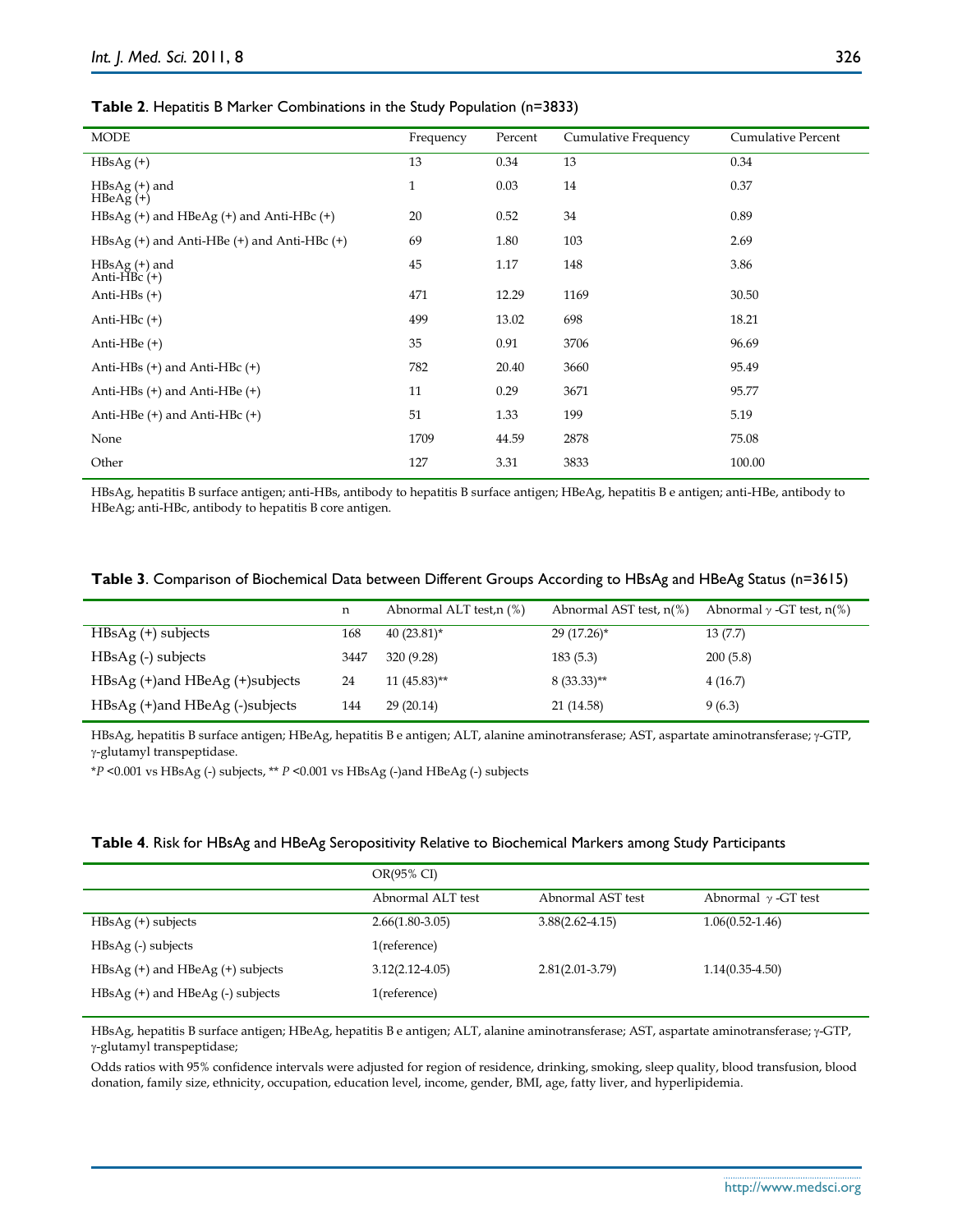|                                      | Parameters                     | N       | HBsAg, n<br>$(\%)$ | Anti-HBc, n<br>$(\%)$ | Immune by vaccina-<br>tion, $n$ $(\%)$ | Immune by exposure,<br>n (%)a |
|--------------------------------------|--------------------------------|---------|--------------------|-----------------------|----------------------------------------|-------------------------------|
| Drinking                             | $\rm No$                       | 2532    | 102 (4.03)         | 1051 (41.51)          | 316 (12.37)                            | 603 (23.87)                   |
|                                      | Yes                            | 1301    | 66 (5.07)          | 516 (39.66)           | 155 (12.12)                            | 262 (20.18)                   |
|                                      | P Value                        |         | <b>NS</b>          | <b>NS</b>             | $_{\rm NS}$                            | 0.0099                        |
| Smoking                              | No                             | 2449    | 84 (3.43)          | 905 (39.4)            | 317 (12.94)                            | 554 (22.66)                   |
|                                      | Yes                            | 1384    | 84 (6.07)          | 602(43.5)             | 154 (11.13)                            | 311 (22.55)                   |
|                                      | P Value                        |         | 0.0001             | 0.0133                | NS                                     | NS                            |
| Sleep quality                        | Bad                            | 915     | 57 (6.23)          | 387 (42.3)            | 98 (10.71)                             | 192 (21.06)                   |
|                                      | Good                           | 2918    | 111(3.8)           | 1180 (40.44)          | 373 (12.78)                            | 673 (23.1)                    |
|                                      | P Value                        |         | 0.0018             | $_{\rm NS}$           | <b>NS</b>                              | <b>NS</b>                     |
| Family size                          | ≥5 people in house             | 857     | 44(5.14)           | 395(46.09)            | 110(12.85)                             | 206(24.15)                    |
|                                      | <5 people in house             | 2976    | 124(4.17)          | 1172(39.38)           | 361(12.13)                             | 659(22.64)                    |
|                                      | P Value                        |         | $_{\rm NS}$        | 0.0004                | $_{\rm NS}$                            | NS                            |
| Occupation                           | Peasant                        | 2277    | 104(4.57)          | 924(40.58)            | 277(12.17)                             | 521(23.93)                    |
|                                      | Laborer                        | 524     | 26(4.96)           | 225(42.94)            | 56(10.69)                              | 116(22.26)                    |
|                                      | Small private busi-<br>nessmen | 278     | 22(7.91)           | 122(43.38)            | 25(8.99)                               | 63(21.74)                     |
|                                      | Cadre officials                | 754     | 16(2.12)           | 293(39.26)            | 113(14.99)                             | 165(21.88)                    |
|                                      | P Value                        |         | 0.0004             | 0.0001                | 0.0271                                 | NS                            |
| Income                               | $>800$ RMB                     | 949     | 45(4.74)           | 400(42.15)            | 138(14.54)                             | 225(23.81)                    |
|                                      | $≤800$ RMB                     | 2884    | 123(4.26)          | 1167(40.46)           | 333(11.55)                             | 640(22.23)                    |
|                                      | P Value                        |         | <b>NS</b>          | <b>NS</b>             | 0.0146                                 | NS                            |
| Gender                               | Female                         | 2055    | 69(3.36)           | 775(37.71)            | 259(12.52)                             | 427(20.82)                    |
|                                      | Male                           | 1778    | 99(5.57)           | 792(44.54)            | 212(12.02)                             | 438(24.7)                     |
|                                      | P Value                        |         | 0.0006             | 0.0001                | $_{\rm NS}$                            | 0.0042                        |
| personal history<br>of vaccination   | No                             | 2691    | 146(5.1)           | 970(34.2)             | 194(6.8)                               | 306(11.4)                     |
|                                      | yes                            | 974     | 22(2.2)            | 597(59.9)             | 277(27.8)                              | 559(57.4)                     |
|                                      | P Value                        |         | 0.001              | 0.001                 | 0.001                                  | 0.001                         |
| Family history of<br>HB <sub>V</sub> | Yes                            | 572     | 106(18.5)          | 273(47.7)             | 79(13.8)                               | 119(20.8)                     |
|                                      | $\rm No$                       | 3261    | 62(1.9)            | 1294(39.7)            | 392(12)                                | 746(22.9)                     |
|                                      | P Value                        |         | 0.001              | 0.001                 | $_{\rm NS}$                            | $_{\rm NS}$                   |
| Age (years)                          | $18 - 29$                      | 499     | 32(6.41)           | 166(33.27)            | 99(19.84)                              | 97(19.52)                     |
|                                      | 30-49                          | 1749    | 79(4.52)           | 677(38.71)            | 184(10.52)                             | 371(21.29)                    |
|                                      | 50-69                          | 1478    | 56(3.78)           | 658(44.52)            | 179(12.11)                             | 362(24.51)                    |
|                                      | 70 or older                    | $107\,$ | 1(0.98)            | 66(61.66)             | 9(8.4)                                 | 35(32.71)                     |
|                                      | P Value                        |         | 0.0307             | $0.0001\,$            | 0.0008                                 | 0.0033                        |

|  |  | Table 5. Prevalence of HBV Markers According to Sociodemographic Variables in the Jilin, China (n=3833) |
|--|--|---------------------------------------------------------------------------------------------------------|
|--|--|---------------------------------------------------------------------------------------------------------|

NS: Not significant

<sup>a</sup> In the immunity by vaccination model, 9 patients had current infection for hepatitis B (HBsAg positive) and were excluded from the analysis.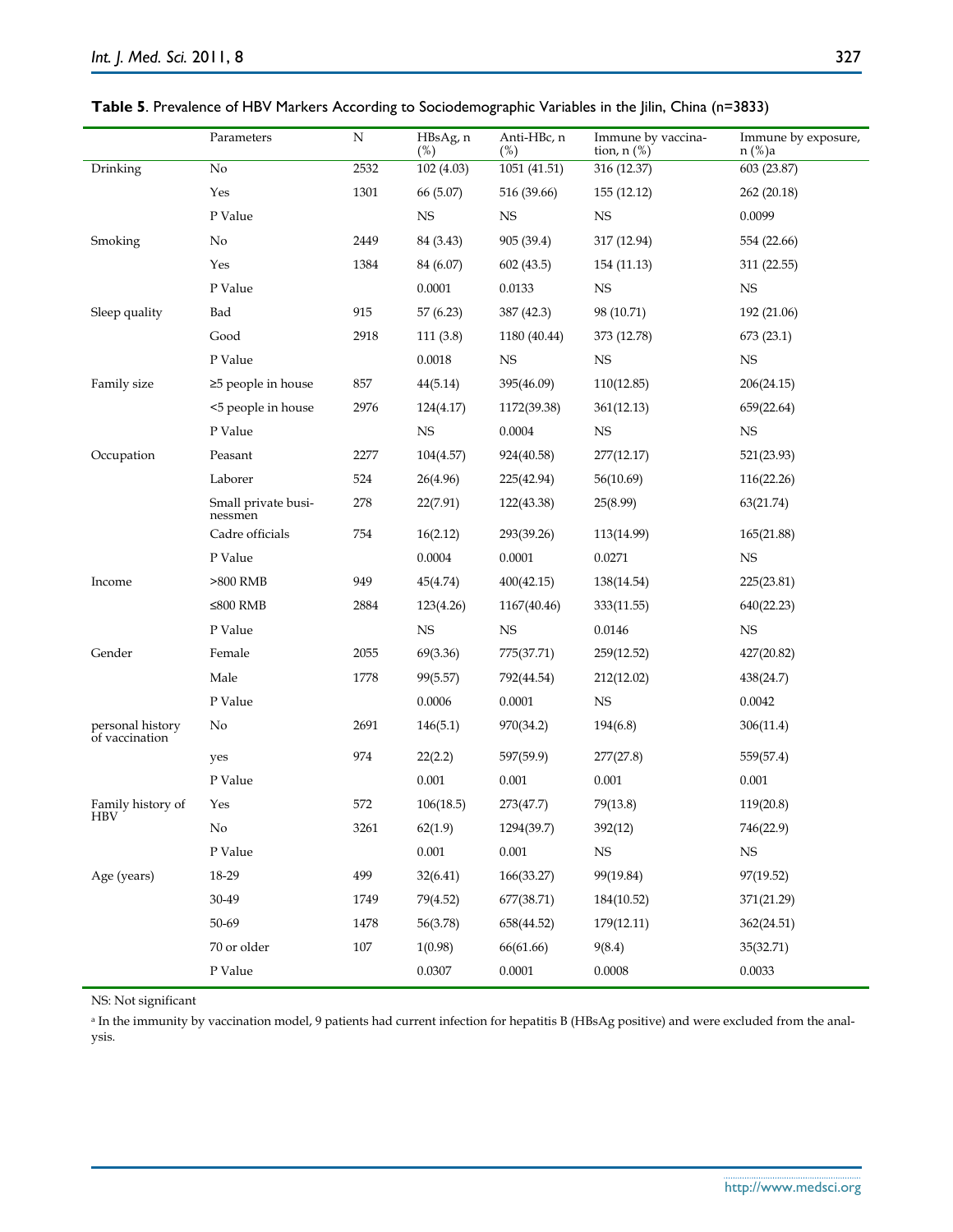|                                       |                              | HBsAg seropositivity | Anti-HBc seropositivity                   | Immunity by vac-<br>cination | Immune by expo-<br>sure |  |  |
|---------------------------------------|------------------------------|----------------------|-------------------------------------------|------------------------------|-------------------------|--|--|
|                                       | Parameters                   |                      | Odds ratios with 95% confidence intervals |                              |                         |  |  |
| Drinking                              | Yes                          |                      |                                           |                              | $0.58*(0.47-0.72)$      |  |  |
|                                       | No                           | 1.00 (reference)     |                                           |                              |                         |  |  |
| Smoking                               | Yes                          | $1.61*(1.13-2.29)$   |                                           |                              |                         |  |  |
|                                       | No                           | 1.00 (reference)     |                                           |                              |                         |  |  |
| Sleep equality                        | Bad                          | $1.79*(1.27-2.524)$  |                                           |                              |                         |  |  |
|                                       | Good                         | 1.00 (reference)     |                                           |                              |                         |  |  |
| Family size                           | $\geq$ 5 people in house     |                      | $1.35*(1.14-1.60)$                        |                              |                         |  |  |
|                                       | <5 people in house           | 1.00 (reference)     |                                           |                              |                         |  |  |
| Occupation                            | Peasant                      | $2.25*(1.12-4.50)$   | $1.11(0.86 - 1.42)$                       | $0.95(0.66 - 1.369)$         |                         |  |  |
|                                       | Laborer                      | $2.26*(1.14-4.48)$   | $1.22(0.95 - 1.58)$                       | $0.73(0.50-1.07)$            |                         |  |  |
|                                       | Private<br>small-businessman | $3.17*(1.56-6.43)$   | $1.39*(1.03-1.88)$                        | $0.55*(0.33-0.89)$           |                         |  |  |
|                                       | Cadre officials              | 1.00 (reference)     |                                           |                              |                         |  |  |
| Income                                | $>800$ RMB                   |                      |                                           | $1.30*(1.20-1.69)$           |                         |  |  |
|                                       | $≤800$ RMB                   | 1.00 (reference)     |                                           |                              |                         |  |  |
| personal<br>history of<br>vaccination | No                           | 1.00 (reference)     |                                           |                              |                         |  |  |
|                                       | yes                          | $0.49*(0.21-0.58)$   | $3*(2.2-3.4)$                             | $6.2*(4.9-6.31)$             | $4.2*(3.5-5.6)$         |  |  |
| Family his-                           | Yes                          | $2.41*(2.10-2.71)$   | $1.38*(1.16-1.65)$                        |                              |                         |  |  |
| tory of HBV                           | No                           | 1.00 (reference)     |                                           |                              |                         |  |  |
| Gender                                | Male                         | $1.79*(1.21-2.68)$   | $1.61*(1.36-1.90)$                        |                              | $1.64*(1.35-1.99)$      |  |  |
|                                       | Female                       | 1.00 (reference)     |                                           |                              |                         |  |  |
| Age (years)                           | 18-29                        | 1.00 (reference)     |                                           |                              |                         |  |  |
|                                       | 30-49                        | $0.65(0.41 - 1.00)$  | $1.35*(1.09-1.67)$                        | $0.46*(0.35-0.61)$           | $1.17(0.91 - 1.51)$     |  |  |
|                                       | 50-69                        | $0.488*(0.30-0.78)$  | $1.64*(1.32-2.05)$                        | $0.55*(0.41-0.72)$           | $1.39*(1.07-1.80)$      |  |  |
|                                       | 70 or older                  | $0.15*(0.02-0.85)$   | $3.33*(2.14-5.17)$                        | $0.35*(0.17-0.73)$           | $2.02*(1.26-3.23)$      |  |  |

|  |  |  | Table 6. Multivariate Analyses of Risk Factors for Serological Evidence of Immunity Among Study Participants |  |  |  |  |  |  |
|--|--|--|--------------------------------------------------------------------------------------------------------------|--|--|--|--|--|--|
|--|--|--|--------------------------------------------------------------------------------------------------------------|--|--|--|--|--|--|

CI: Confidence interval. \*P <0.001 vs reference

Immunity by exposure: anti-HBc (+) and anti-HBs (+); Immunity by vaccination: anti-HBc (-) and anti-HBs (+);

## **Discussion**

Dehui City is representative of JiLin in general because of most of the inhabitants' earnings in the middle of the income range, the sex and age distribution, and the level of economic and cultural development in the province. A multistage, tiered-system sampling method used to control selection bias provided a study sample that was a good representative of the target population in JiLin.

HBV infection is considered a major public health problem in China [13]. The present study was conducted with a systematic epidemiological approach to the current prevalence of HBV infection in northeast China. At present, according to our findings, it seems that 40.88% of the population of northeast China was anti-HBc (+), implying they had been exposed to HBV. Our findings indicate that the seroprevalence of HBsAg as measured in the present study (4.38%) has been reduced by more than two-fold in China compared with the rate (9.75%) in the pre-vaccination era, and was lower than the rate (7.18%) in the National Epidemiological Survey from 2006 [14]. Northeast China, thus, currently qualifies as an intermediate endemic region [3]. The presence of HBeAg in serum indicates active viral replication [15]. Young adults (18-29 years) have been reported to have high rates of HBeAg-positivity (1.62%, 8/499),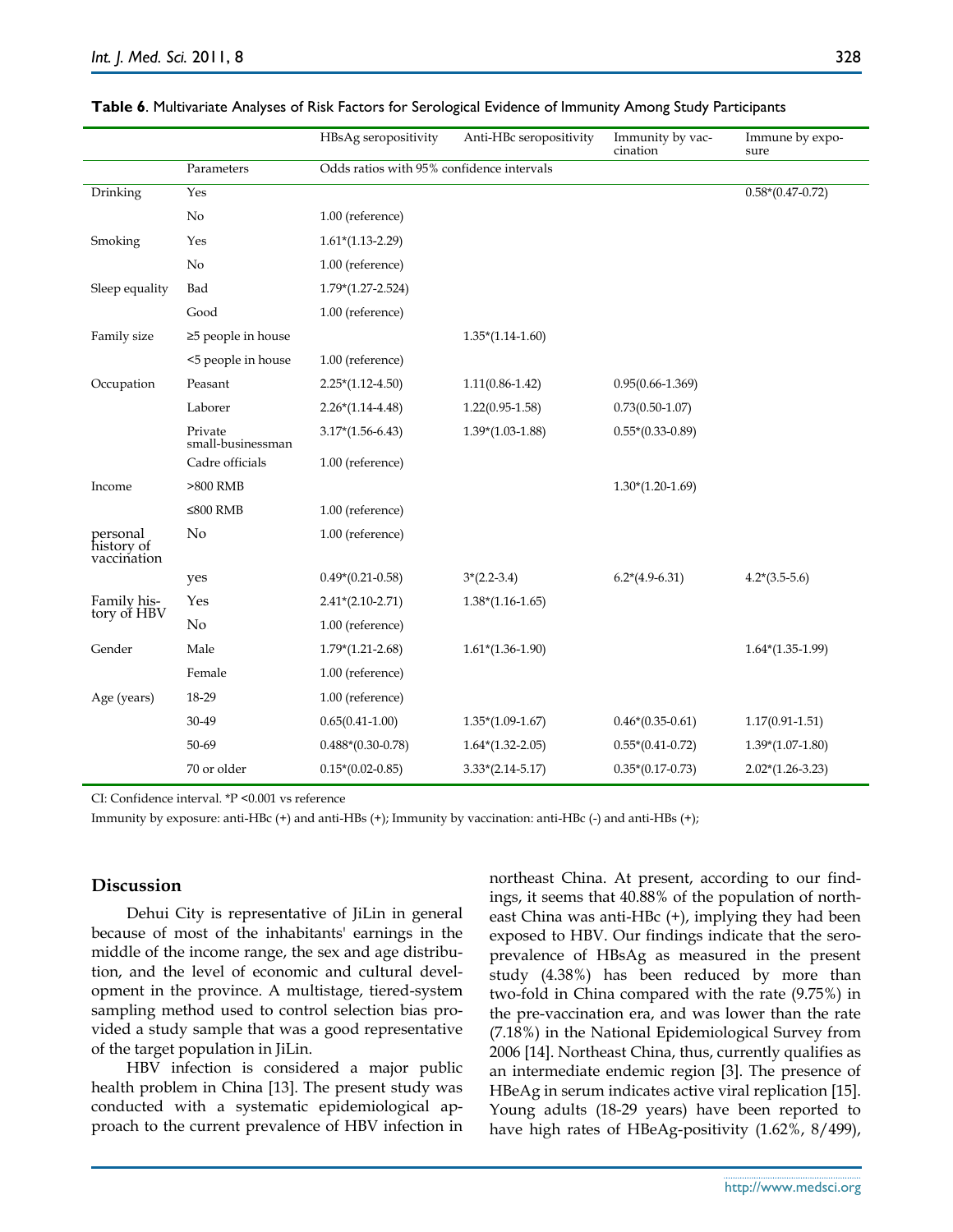and the rate of positivity decreased with age due to the spontaneous seroconversion to the antibody against HBeAg. Older carriers have been shown to be more likely than younger carriers to clear HBeAg [16].

Comparisons between various groups with chronic HBV infection showed that the increased liver enzyme levels were significantly higher in HBsAg (+) people compared with HBsAg (-) people. Moreover, people positive for both HBsAg and HBeAg were more likely to have abnormal values of liver enzymes compared with HBsAg carriers negative for HBeAg. Thus, measurement of aminotransferase levels remains the most common and convenient way to identify liver inflammation in patients with chronic HBV infection. But the relationship may be better established by serial observations and analysis rather than by a single examination of aminotransferase levels [17]. ALT levels have been correlated positively with liver inflammation, and patients with persistently normal ALT levels had significantly lower liver histology scores compared with patients with either persistently or intermittently elevated ALT levels [18-19].

The higher prevalence of HBV infection among males in northeast China is in agreement with recent seroprevalence studies conducted in Hawaii [20]. HBsAg positivity rates were higher in private small-businessmen, peasants and laborers, persons with risky social activities or unhygienic living habits, and other factors. These factors may increase the risk of contact and rate of infection compared with cadre officials [20]. These differences were correlated with a high infection rate, but further investigations are needed for better understanding the mechanisms of these relationships. The relationship between age and HBsAg prevalence that was found in the current study has also been reported elsewhere, most notably by serologic surveys in Korea [21]. Significantly lower risk for HBsAg positivity in older persons might have resulted from a spontaneous clearance of HBsAg over time (a 40% cumulative rate of HBsAg seroclearance has been observed among HBV carriers after 25 years) [22]. In addition, mortality due to HBV-related sequelae may lead to decreased prevalence in older age (probability of survival is 84% at 5 years and 68% at 10 years for HBsAg (+) patients with compensated cirrhosis) [20].

Regarding family size and family history of HBV, HBV is more frequently transmitted in the families with hepatitis B patients [23]. The difference in sex ratio in persons aged 18-29 years versus 70 or older, age 30-49, or age 50-69 was statistically significant. There were more males in the younger than older age groups (data not shown). The factors of male gender, personal history of vaccination, and being a private small-businessman had interactive effects with age in HBV infection and exposure to HBV. There may have been a confounding effect in the independent risk factors which were synergistic. The reason for the sex difference is unclear. It could have been due to differences in the immune response to the HBV infection [24]. Infection at birth, risky sexual behavior, or drug use were the main reasons identified for HBV infection of young people in other parts of the world [25]. These data may also explain why the risk in older persons was lower than that in the younger group [24].

The prevalence of HBV infection was found not to be different between rural and urban areas (data not shown). On the other hand, living in a rural area was not found as a risk factor for transmission of hepatitis B. Some studies have reported that there was a significant seropositivity difference between rural and urban regions [20, 26]. There are 56 ethnic groups in China and the lifestyle of the minority ethnic population is considerably different from the Han majority ethnic population. Ethnic differences and HBV infection have not been well described in northeast China. We investigated possible differences among ethnic groups, but found no association between HBV contact, infection, and ethnicity. However long-term poor quality of sleep may inhibit the immune response, resulting in poor defense, and HBV infection [27].

In the current study, 44.59% were negative for all hepatitis B markers. This high proportion of the population is disturbing, but not very surprising because the impact of the national infant immunization program would not have been seen in the age groups studied. The large number of residual susceptible individuals found in this study reflects the inadequacy of voluntary adult vaccination that occurred outside the national vaccination campaign. Hepatitis B vaccine failure has been reported to occur in 5%–10% of individuals completing a full course of three doses [28], but this would explain less than half of the seronegative results.

Adult vaccination has already had a substantial effect on the general level of hepatitis B immunity in China. In this cohort of people from JiLin province, almost 35.66 % (1367/3833) were immune, and 12.28% of this immunity was attributable to vaccination rather than natural infection. The immunity rate from past infection is higher than the 5% rate reported in blood donors in 1987—before vaccination became widespread [29].

The substantial impact of adult vaccination was greatest among people who were aged 18-29, had high income, were cadre officials, had a personal his-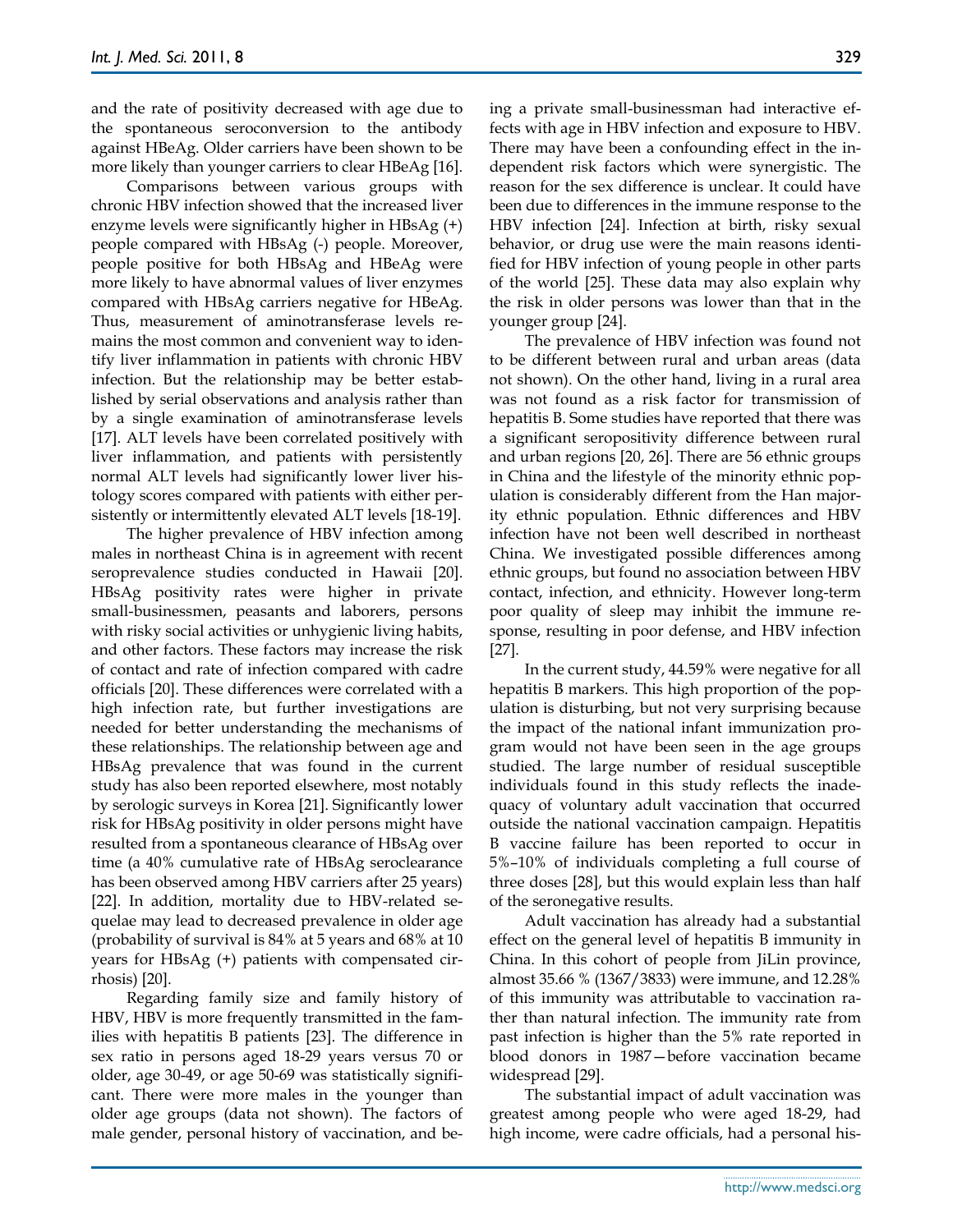tory of vaccination, and were not concentrated in the demographic or lifestyle risk groups for whom vaccination is officially recommended. This represents an ongoing public health challenge. At the same time, primary hepatitis B vaccine failure and rapidly declining anti-HBs titres after vaccination may also affect the effectiveness of the immunity program [28]. People in the youngest age group had a greater likelihood of being currently immune by vaccination against hepatitis B, compared with those aged over 70 having significantly (64.4%) less chance of being immune by vaccination. But males in the older age group likely became immune by exposure. The reason may be related to immune maturation and opportunities for exposure to HBV to generate antibodies, resulting in seroconversion [23]. Booster doses of the hepatitis B vaccine are regarded as unnecessary on the premise that a rapid anamnestic response will occur on challenge [30], and this policy is supported by the demonstration of antibody production after booster doses of the vaccine and the lack of reports of acute icteric hepatitis among "high risk" vaccinees [31-32]. Personal history of vaccination was determined by patient recall which affects the accuracy and impact of the study. We do not know vaccination age, Hep B genotype, vaccination doses, number of inoculated, and duration of HBV infection. However personal history of vaccination was associated with decreasing HBsAg-positivity and increasing HBsAb positivity. The positive results increase our confidence in the use of the vaccine [8].

The multivariate logistic regression analysis showed that independent predictors for chronic HBV infection and exposure to HBV were family history of HBV, and large family size. This does not identify a mode of transmission, but suggests that vertical and sexual transmission may be involved as they are well known risk factors. Further studies will be required to determine the actual modes of transmission.

Therefore, vaccination program for all newborns should be continued. Susceptible adults whose HBV markers are all negative should have repeat or catch-up immunization, especially those individuals who have risk factors of having poor sleep quality, being private small-businessmen, having a family history of HBV, having no personal history of vaccination, and being a young male adult. HBV carriers need to be closely monitored or treated. The findings of the current study add to the knowledge of hepatitis B epidemiology in areas with sizable high-risk groups, demonstrating the importance of screening programs for hepatitis B. Mass screening permits baseline estimates of prevalence and provides insight into appropriate vaccination strategies. Furthermore, because of China's high incidence of hepatitis B-related hepatocellular carcinoma, screening programs are clinically significant for facilitating referral of newly diagnosed cases to appropriate medical care [31, 33].

## **Conclusions**

Strong associations between HBV infection or immunity were observed regarding the gender, occupation, personal history of vaccination, and age in adults. There has been a decrease in the prevalence of HBV infection since the National Expanded Program on Immunization. Mother-to-fetal vertical transmission of HBV is well controlled. Transmission between adults has become the most common mode of HBV spread. While the survey focused on a region in northeast China, it is likely that similar results may be found elsewhere in the country. Identifying groups at risk for susceptibility can assist in the development of national strategies to target specific groups for cost-effective salvage vaccination programs for adults in the future.

## **Abbreviations**

HBV: hepatitis B virus; HBsAg: hepatitis B surface antigen; anti-HBs: antibody to hepatitis B surface antigen; HBeAg: hepatitis B e antigen; anti-HBe: antibody to HBeAg; anti-HBc: antibody to hepatitis B core antigen; ALT: alanine aminotransferase; AST: aspartate aminotransferase;  $\gamma$ -GTP:  $\gamma$ -glutamyl transpeptidase.

## **Acknowledgments**

We sincerely thank those at the First Hospital of JiLin University who contributed to the survey work and to [Medjaden.](mailto:medjaden@gmail.com)

## **Conflict of Interest**

The authors have declared that no conflict of interest exists.

#### **References**

- 1. [Ganem D,](http://www.ncbi.nlm.nih.gov/pubmed?term=%22Ganem%20D%22%5BAuthor%5D) [Prince AM.](http://www.ncbi.nlm.nih.gov/pubmed?term=%22Prince%20AM%22%5BAuthor%5D) Hepatitis B virus infection--natural history and clinical consequences. N Engl J Med. 2004;250:1118-29.
- 2. [Qu JB,](http://www.ncbi.nlm.nih.gov/pubmed?term=%22Qu%20JB%22%5BAuthor%5D) [Zhang ZW,](http://www.ncbi.nlm.nih.gov/pubmed?term=%22Zhang%20ZW%22%5BAuthor%5D) [Shimbo S,](http://www.ncbi.nlm.nih.gov/pubmed?term=%22Shimbo%20S%22%5BAuthor%5D) et al. Urban-rural comparison of HBV and HCV infection prevalence in eastern China. Biomed Environ Sci. 2000;13:243-53.
- 3. [Kurugöl Z,](http://www.ncbi.nlm.nih.gov/pubmed?term=%22Kurug%C3%B6l%20Z%22%5BAuthor%5D) [Koturoğlu G](http://www.ncbi.nlm.nih.gov/pubmed?term=%22Koturo%C4%9Flu%20G%22%5BAuthor%5D), [Akşit S](http://www.ncbi.nlm.nih.gov/pubmed?term=%22Ak%C5%9Fit%20S%22%5BAuthor%5D), et al. Seroprevalence of hepatitis B infection in the Turkish population in Northern Cyprus. Turk J Pediatr. 2009;51:120-6.
- 4. Liaw YF. Management of patients with chronic hepatitis B. J Gastroenterol Hepatol. 2002;17:406-8.
- 5. [Weinbaum CM,](http://www.ncbi.nlm.nih.gov/pubmed?term=%22Weinbaum%20CM%22%5BAuthor%5D) [Mast EE,](http://www.ncbi.nlm.nih.gov/pubmed?term=%22Mast%20EE%22%5BAuthor%5D) [Ward JW.](http://www.ncbi.nlm.nih.gov/pubmed?term=%22Ward%20JW%22%5BAuthor%5D) Recommendations for identification and public health management of persons with chronic hepatitis B virus infection. Hepatology. 2009;49:s35-44.